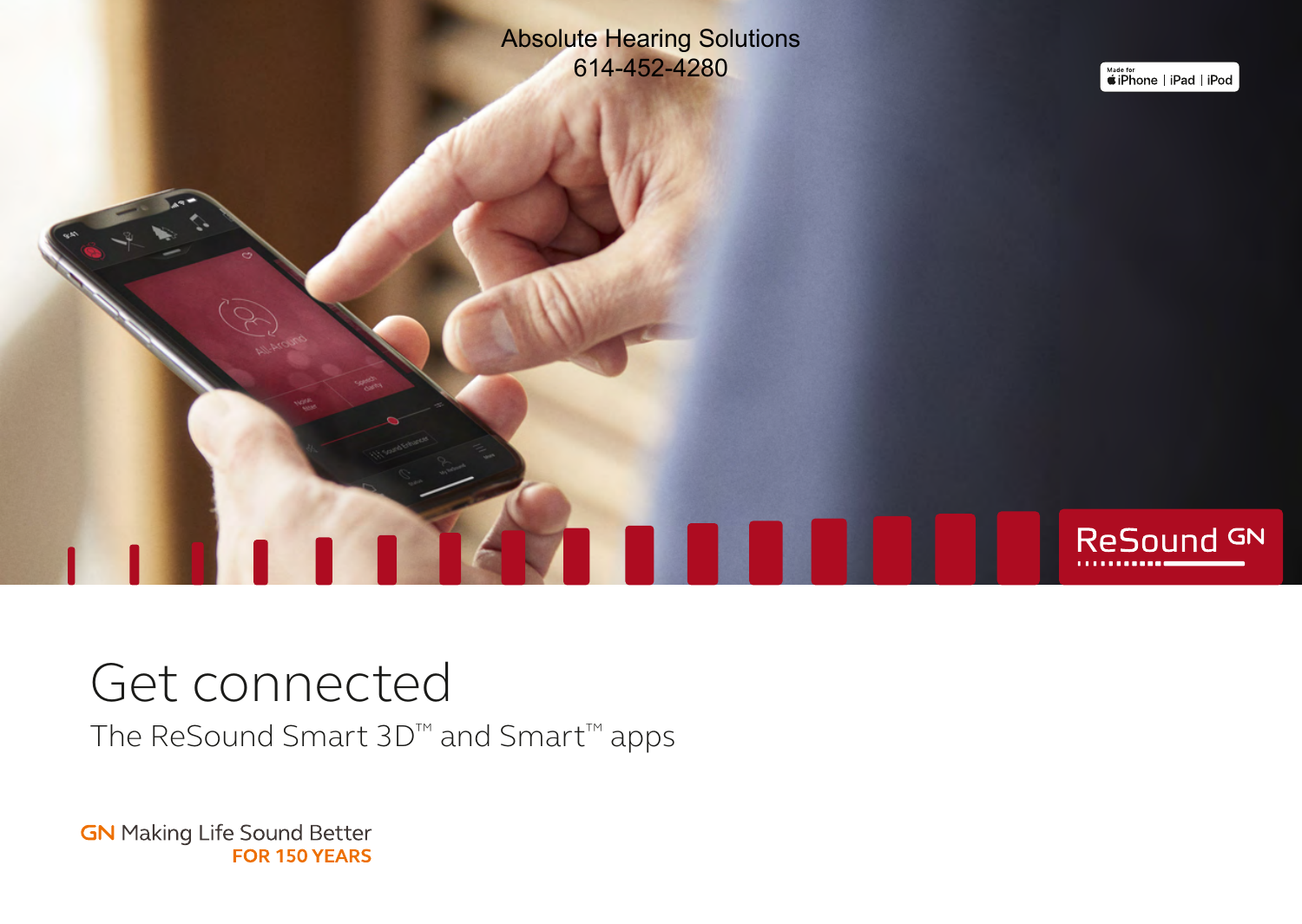### Absolute Hearing Solutions 614-452-4280

# Introduction

Thank you for choosing our products. We have created this app to make it easy for you to use and control your hearing aids from your smartphone or mobile device. For information on which smartphones and mobile devices are compatible with the app, visit: resound.com/compatibility.

Before you can start using the app, you must pair your smartphone or mobile device with your hearing aids. This is easily done – just follow the steps below.

How to pair your hearing aids with your iOS device

- 1. Turn your hearing aids off.
- 2. Turn on Bluetooth by going to the Settings menu on your iOS device. The slider turns green when you activate Bluetooth.

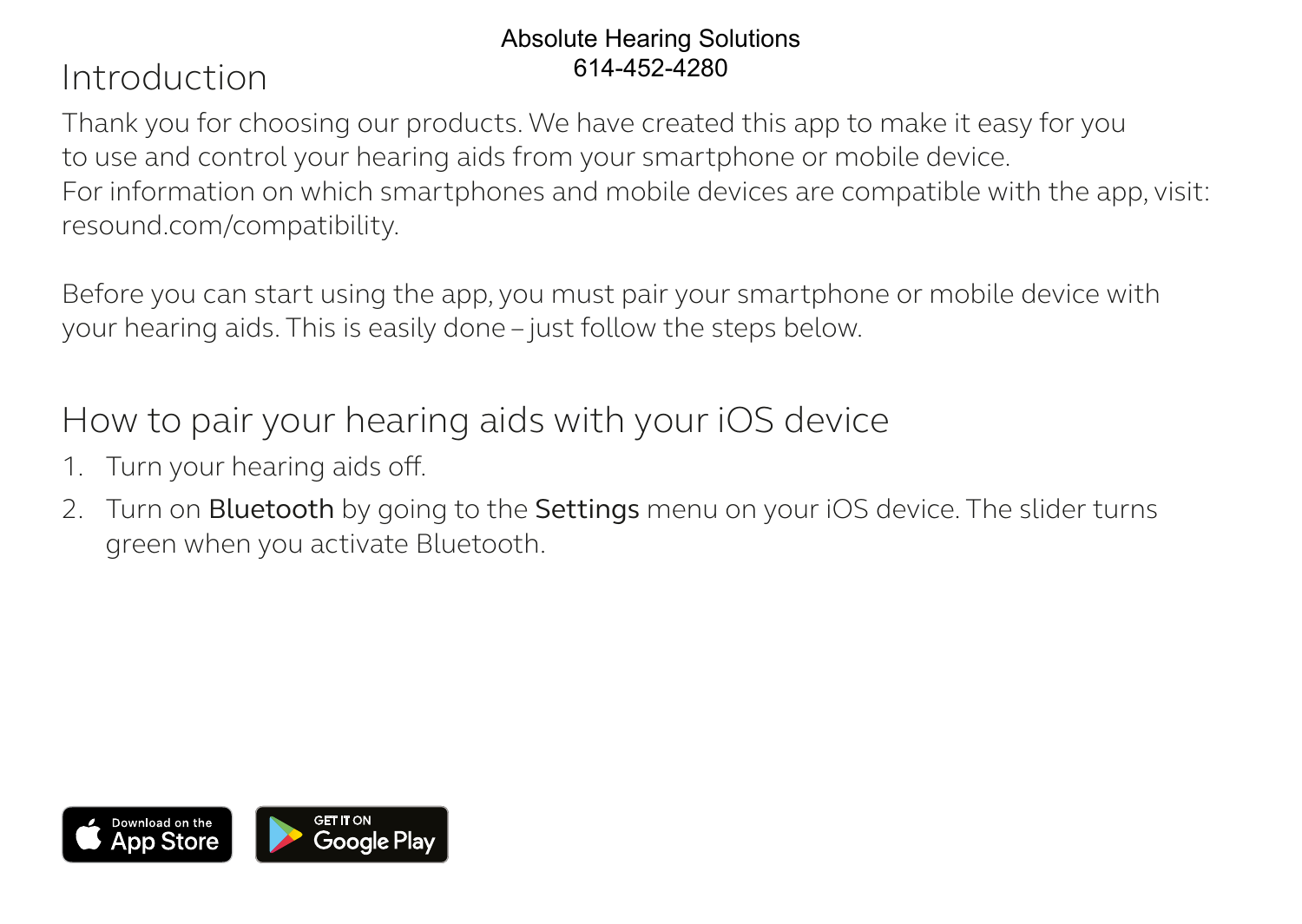| 13.28                         | $\mathcal{R} =$    | 614-452-4280<br>13.10                       |                  | 12.54<br>$\hat{z}$                                                                        |
|-------------------------------|--------------------|---------------------------------------------|------------------|-------------------------------------------------------------------------------------------|
| Settings                      |                    | <b>くSettings</b><br>General<br>a supervisor |                  | <b>くGeneral</b><br>Accessibility                                                          |
| Apple ID Suggestions          | 2<br>$\rightarrow$ | Handoff                                     |                  | Shake to Undo<br>$On$ >                                                                   |
|                               |                    |                                             |                  | Vibration<br>On $\geq$                                                                    |
| Finish Setting Up Your iPhone | ➊<br>$\rightarrow$ | Accessibility                               | $\left[4\right]$ | Call Audio Routing<br>Automatic >                                                         |
|                               |                    |                                             |                  | <b>HEARING</b>                                                                            |
| 1÷<br>Airplane Mode           |                    | iPhone Storage                              |                  | MFi Hearing Devices                                                                       |
| $ \hat{\tau} $<br>Wi-Fi       | Hotspot >          | Background App Refresh                      |                  | $Off$ ><br><b>LED Flash for Alerts</b>                                                    |
| $\ast$<br>Bluetooth           | $On$ >             |                                             |                  | D.<br>Mono Audio                                                                          |
| Mobile Data                   | $No SIM$ >         | Date & Time                                 |                  |                                                                                           |
|                               |                    | Keyboard                                    |                  | Phone Noise Cancellation<br>Noise cancellation reduces ambient noise on phone calls       |
| Notifications                 |                    | Language & Region                           |                  | when you are holding the receiver to your ear.                                            |
| Sounds & Haptics              |                    | Dictionary                                  |                  | R<br>$\mathsf{L}$                                                                         |
| Do Not Disturb                |                    |                                             |                  |                                                                                           |
| IX.<br>Screen Time            |                    | iTunes Wi-Fi Sync                           |                  | Adjust the audio volume balance between left and<br>right channels.                       |
|                               |                    | VPN                                         | Not Connected >  |                                                                                           |
| <b>Q</b><br>General           | 3)                 |                                             |                  | <b>Hearing Aid Compatibility</b><br>Hearing Aid Compatibility improves audio quality with |
| 圖<br>Control Centre           |                    | Regulatory                                  |                  | some hearing aids.                                                                        |
| Display & Brightness          |                    |                                             |                  | <b>MEDIA</b><br>Contract the contract of the contract of                                  |

Absolute Hearing Solutions

- 3. Go back to the main Settings menu and then, tap on General.
- 4. In the General menu, tap on Accessibility.
- 5. Scroll down to MFi Hearing Devices.
- 6. Turn your hearing aids on. Now, your iOS device will be able to detect your hearing aids.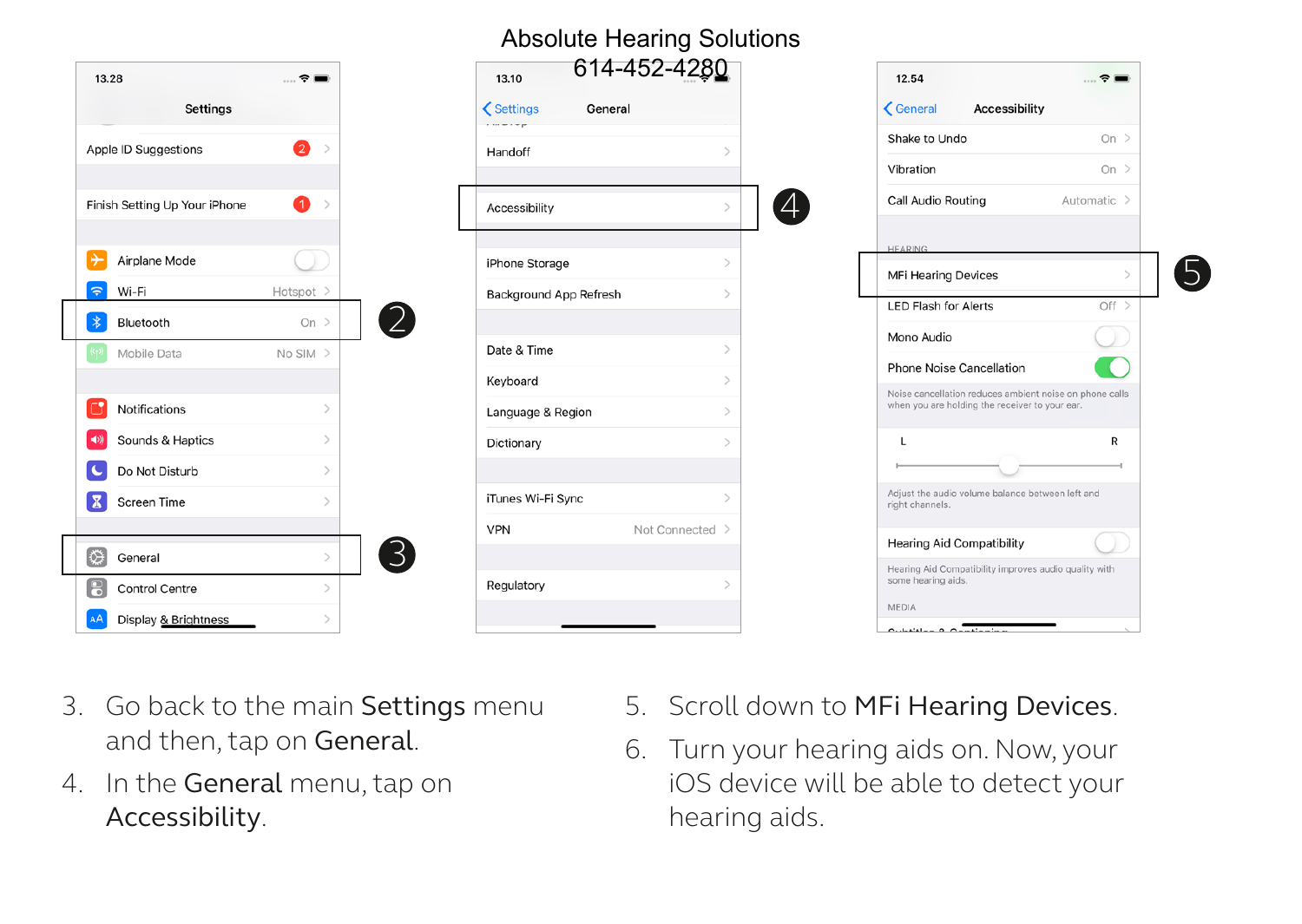

## Absolute Hearing Solutions

- 7. Tap on **P&14-452-4280**
- 8. Go to the App Store, and in the Search field on top enter the name of the app.
- 9. Download the app, open it and tap Get Started.
- 10. Follow the instructions on the screen to connect to the app. You are now ready to go.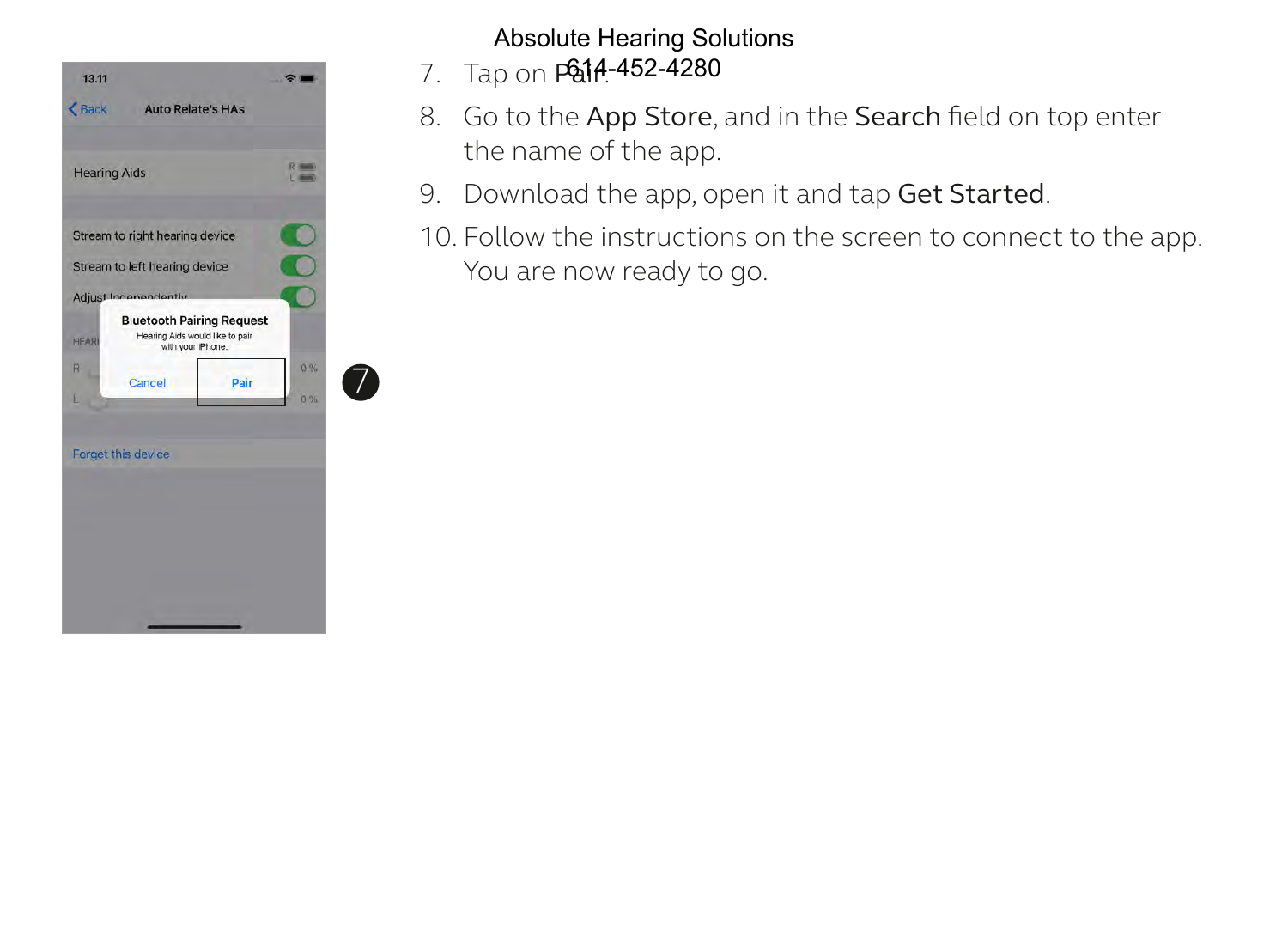# Absolute Hearing Solutions

How to pair your hearing aids with your AndroidTM device 614-452-4280

- 1. Turn your hearing aids off.
- 2. Go the Settings menu and check that Bluetooth is turned on.
- 3. Go to Google Play, and in the Search field on top enter the name of the app.
- 4. Download the app, open it and tap Get Started.
- 5. Follow the instructions on the screen to connect to the app. You are now ready to go.

# If you need to re-pair your iOS device

- 1. Start by removing the old pairing by going to the **Settings** menu.
- 2. Tap General, scroll down and select Accessibility.
- 3. Select MFi Hearing Devices and tap Forget this device.
- 4. Turn your iOS device off and on again and re-pair the hearing aids to the device. If you need more information, contact your hearing care professional.